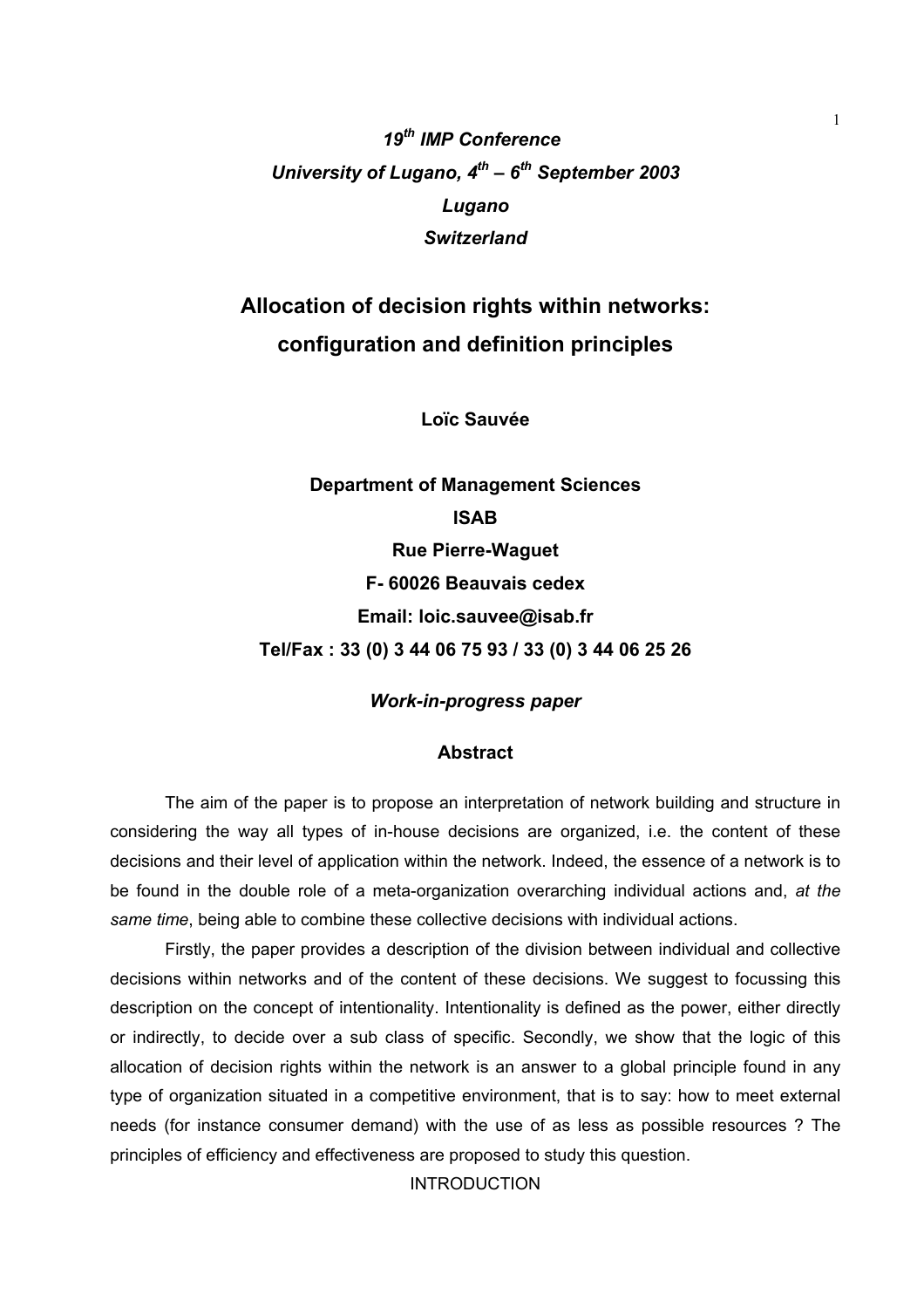#### POSITIONNING THE PROBLEM

The aim of the paper is to propose an interpretation of network building and structure in considering the way all types of in-house decisions are organized, i.e. the content of these decisions and their level of application within the network. Through a review of supply chain management theory, it is shown that this aspect has been, except in a few examples, underestimated or not explicitly acknowledged. On the contrary, we consider that it is possible to delineate and define a network form of organisation in this perspective. In a sense, the essence of a network is to be found in the double role of a meta-organization overarching individual actions and, *at the same time*, being able to combine these collective decisions with individual actions.

Consequently the role of the analysis is twofold:

 (i) to provide a description of the division between individual and collective decisions and of the content of these decisions. We suggest to focussing this description on the concept of intentionality. Intentionality is defined as the power, either directly linked to an individual organization or indirectly linked -through delegation- to another entity, to decide over a sub class of specific actions.

 (ii) to show that the logic of this allocation of decision rights within the network is an answer to a global principle found in any type of organization situated in a competitive environment, that is to say: how to meet external needs (for instance consumer demand) with the use of as less as possible resources ?

Relatively simple in a single firm, this question within a network must be reconsidered in a very specific way. Indeed, operational decisions on the one hand, and strategic decisions on the other hand, must be studied simultaneously. To do so we propose the concepts of efficiency and effectiveness, each of these two notions referring to a certain type of logic in the network. Efficiency gives the logic of operational decisions, saving on costs, while effectiveness is concerned with the content of strategic decisions, i.e. alignment of resource profiles *vis-à-vis* external needs. Our objective is to show that the design of network governance must follow a two-track principle of efficiency and effectiveness fulfilment. Grounded in transaction-cost theory and strategic management analysis, our model for organizational choices and design operationalizes and endogenizes simultaneously two types of criteria concerning respectively, transactional alignment and strategic resources. The optimization principle for one particular network is to be found in the fulfilment of an efficiency principle, on the one hand, and an effectiveness principle on the other hand.

 To summarize our findings, we propose a matrix that helps to visualize the configuration of decision rights in crossing the two levels of decision making (individual/collective levels) with the content of these decisions (operational/strategic). Such a matrix helps to classify different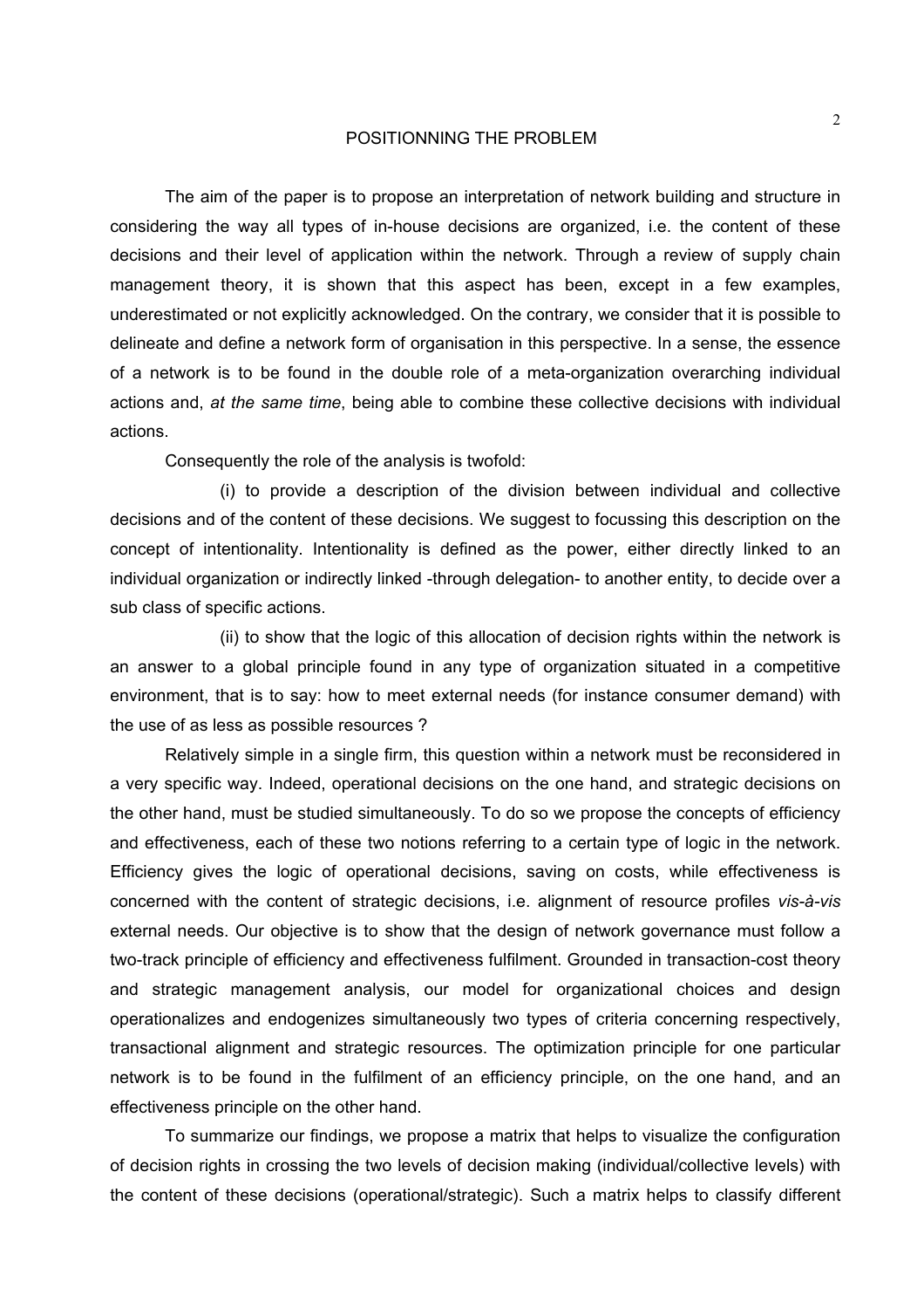categories of networks in relation with the configuration of their decision rights' allocation, and to identify managerial implications for the monitoring of these networks in the real life.

### WHAT ARE NETWORKS ? SOME EPISTEMIC CONSIDERATIONS

We would like to define precisely our acceptance of the term of networks. Widely used in supply chain management theory (see for example Cousins, 2002; Hobbs, 1996; Lazzarini *et al*., 2001; Sporleder, 1999; Tan, 2001), the concept is notwithstanding subject to different types of operationalization. We first delineate our conception of networks, based on the concept of governance. Then, stemming from these theoretical backgrounds, we propose a common grid for a comparative study of network governance, seen as an allocation of decision rights.

 Many researchers showed the usefulness of the concept of governance for the study of networks (see for example Ghosh and John, 1999; Håkansson and Johanson, 1993; Powell, 1990). The starting point of their research is that networks can be seen as a combination of governance structures, with multilevel relationships between horizontally or vertically-related entities. Basically, the same working hypothesis, previously defined by Williamson (1996), applies: governance structures aim at mitigating all forms of contractual hazards found between the partners in a transaction-cost economizing way. But, at the same time, networks are complex organizational forms not reducible to a simple single transaction unit. For Ghosh and John (1999) the rationale of networks' institutional design is to be found in an "extension to the core model (of transaction-cost economics) by developing the interactions between the creation and claiming of value (...) on the choice of governance forms"(Ghosh and John, 1999:142).

In total, governance in networks is an institutional structure for which the role is simultaneously to define a process of adjusting durably a collective action (or strategy) between autonomous entities through the establishment of a 'private order' (Williamson, 1996) and to design mechanisms (either contractual or non-contractual) enabling the assurance, at the lowest cost, that the individual behavior of partners follows the rules for collective action. We will see that this question of individual and collective actions is the epistemic ground of the definition of network. We thus propose to consider the allocation of decision rights as the conceptual basis of our analysis.

The epistemic nature of network being defined as a specific allocation of decision rights, let us now consider its components. Individual and collective actions, within networks, must be analyzed in relation with the concept of intentionality. In philosophy, this concept is defined as the will to act in a specific manner, or as a project of acting. In the management sciences, intentionality refers to the power, either directly linked to an individual entity or not, to decide over a sub class of specific actions.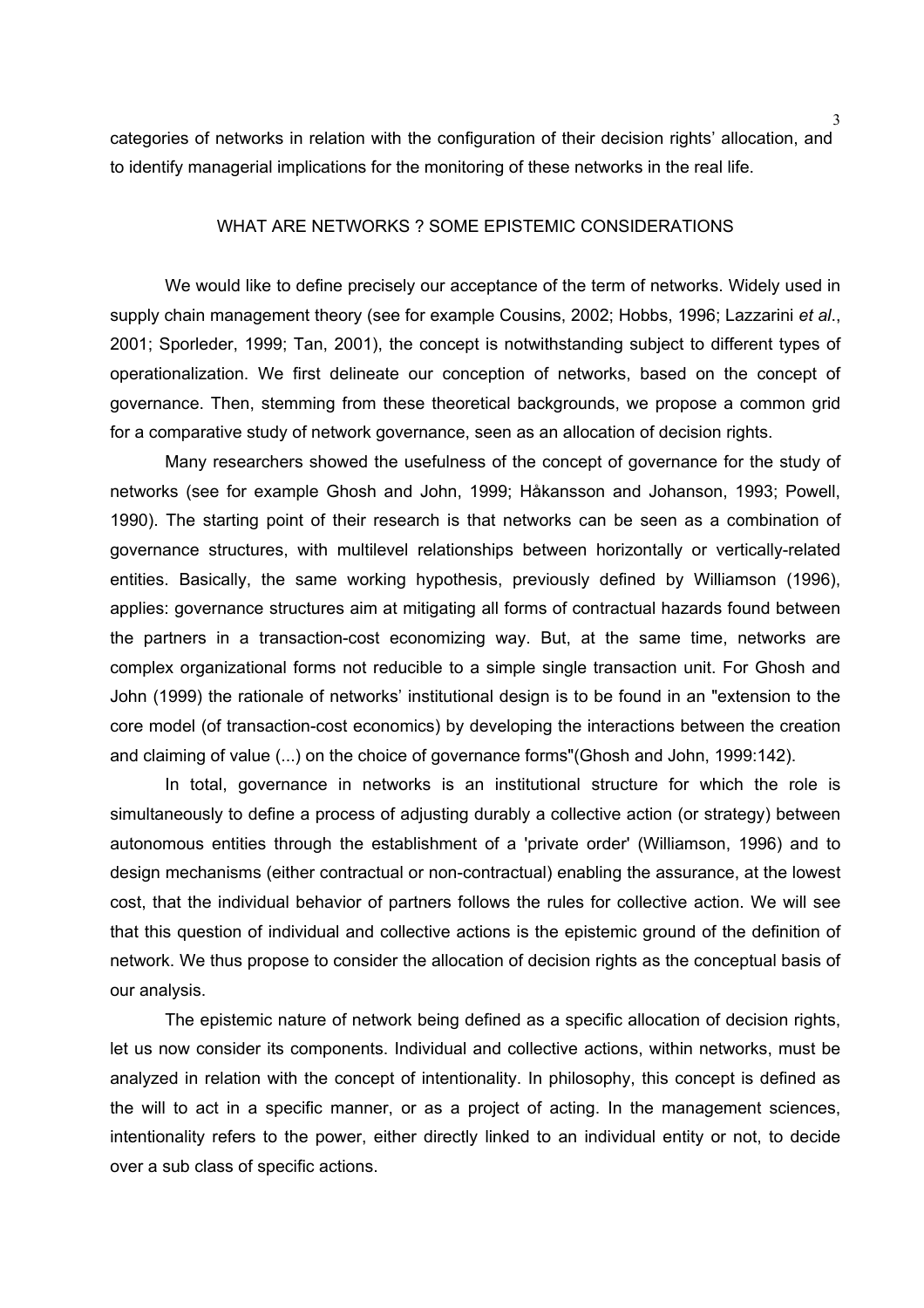Simple when exclusively connected to an individual firm, this concept of intentionality is more complex if applied to network form of organization. Firstly, intentionality must be rely to the way this will of acting is operationalized (i.e. authority), and to the means of this will (content of the decisions). This is the descriptive nature of the notion of intentionality (I) : who takes the decision and how the decisions are taken. But this question of intentionality must also be analyzed through the logic dimension (II) : why some decisions are centralized (at an individual level), while others are decentralized to a collective level. We will consider successively these two questions.

# ALLOCATION OF DECISION RIGHTS WITHIN NETWORKS (I) A DESCRIPTIVE APPROACH

 Authority is a specific means to govern specific contractual relationships, distinct from hierarchy as well as market relations. Authority is the institution of a private order between autonomous entities. In networks it can be achieved by other means than hierarchical governance but also by uni- or multilateral contractual provisions Four types of authority modes are identified, from the most informal to the most formal: influence, trust, leadership and *ad hoc* institution (Ménard, 2002).

The allocation of decision rights defines who takes decisions and the nature of these decisions. Such an allocation of decision rights determines the roles and mutual obligations of the parts. As long as the allocation of decision rights coincides with property rights (i.e an independent firm responsible for its decisions) this identification is trivial. But in complex networks, delegation (or even sub-delegation) of decision power will occur. This delegation of power will not systematically coincide with property rights.

As soon as an authority principle and an authority structure have been set up within a network, the question of interorganizational relationships between partners emerges. The objectives of these mechanisms are to promote desirable behavior and prevent undesirable behavior. The means to achieve these objectives are diverse and many scholars have suggested that several types of mechanisms are possible. All of these mechanisms may be seen as decision procedures to fill the gap of contract incompleteness and to enforce the contractual promises. Heide (1994) for example identifies the planning and adjustment processes, the monitoring procedures, the incentive systems, and the means of enforcement. For Stinchcombe (1990), these mechanisms can be summarized in: incentive system, dispute resolution, and standard operating procedures. Brousseau and Fares (2000) define an incentive and coercion scheme, a supervision device and an arbitration mechanism. Following these authors, their findings are synthesized and a grid of two generic key mechanisms is suggested for insuring the continuity of network cooperation: incentive and control systems.

4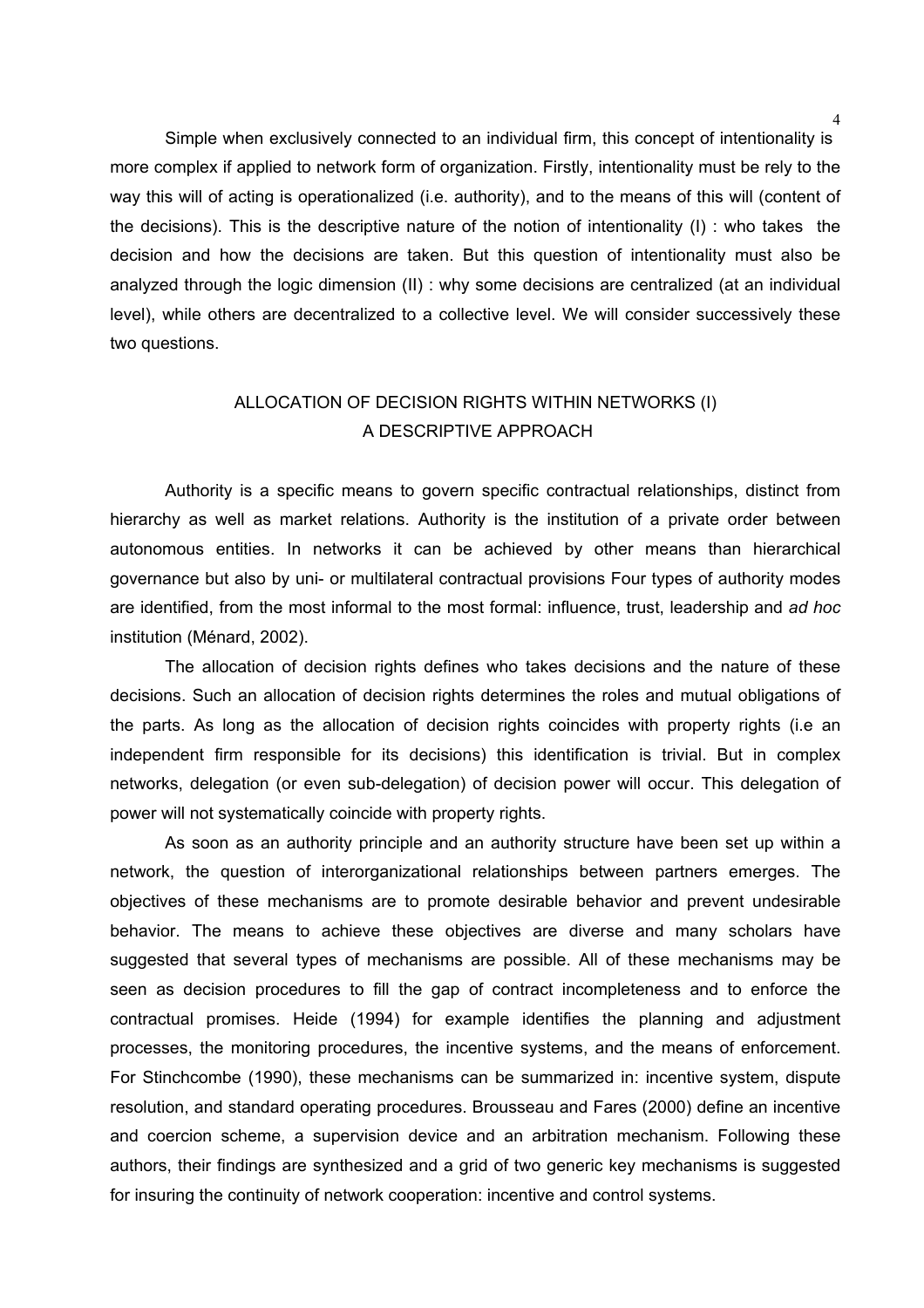All these mechanisms can be found at individual and at collective levels. In networks, the decision procedures have the particularity to be divided in specific manner: let us now consider the logic of this allocation.

# ALLOCATION OF DECISION RIGHTS WITHIN NETWORKS (II) A LOGICAL APPROACH

When it comes to the design of allocation of decision rights within the network, one must consider the principle(s) explaining decision processes. Following Pfeffer and Salancik's (1978) mold-breaking work in organization theory, we suggest considering two principles, efficiency and effectiveness. We will show that it is possible to bring together these two notions in a common approach. Then, it becomes possible to combine these two principles with the level of decision rights (individual or collective) within the network. A grid and a taxonomy of decision rights' allocation are proposed.

#### **Efficiency**

In transaction-cost theory, the concept of efficiency gives the rationale for organizational choices. The key notion of remediableness helps to understand this rationale. For Williamson, the choice of a governance form is made and thus is efficient when no "*feasible* superior alternative can be described and *implemented* with expected net gains" (Williamson, 1999:1092). An alignment principle gives the best governance form according to the different types of contractual hazards found between the transacting agents. As long as this alignment principle is applied in a static comparative analysis, i. e. when we consider that all the strategic choices as exogeneous, this efficiency principle is sufficient. But authors such as Ghosh and John (1999) and Nickerson (1997, Nickerson *et al*., 2001) pointed out the necessity of a complementary approach to better understand organizational choices. Their widened perspective suggests that some variables, considered previously as exogeneous, must be endogenized. Indeed, two types of difficulties have been pointed out by these researchers when it comes to assess the content of strategic choices and their implications for the design of network governance.

The first problem is the identification of contractual hazards created by the multilateral dependencies. Contractual hazards are not given in themselves but instead are related to specific coordination objectives. For instance, the traditional alternative between cost-domination and product-differentiation strategies will lead to different contractual hazards and thus to different types of incentive mechanisms.

The second difficulty may be explained by the limitation of a static comparative analysis. Organizational efficiency cannot help to identify the ability of one particular network to maintain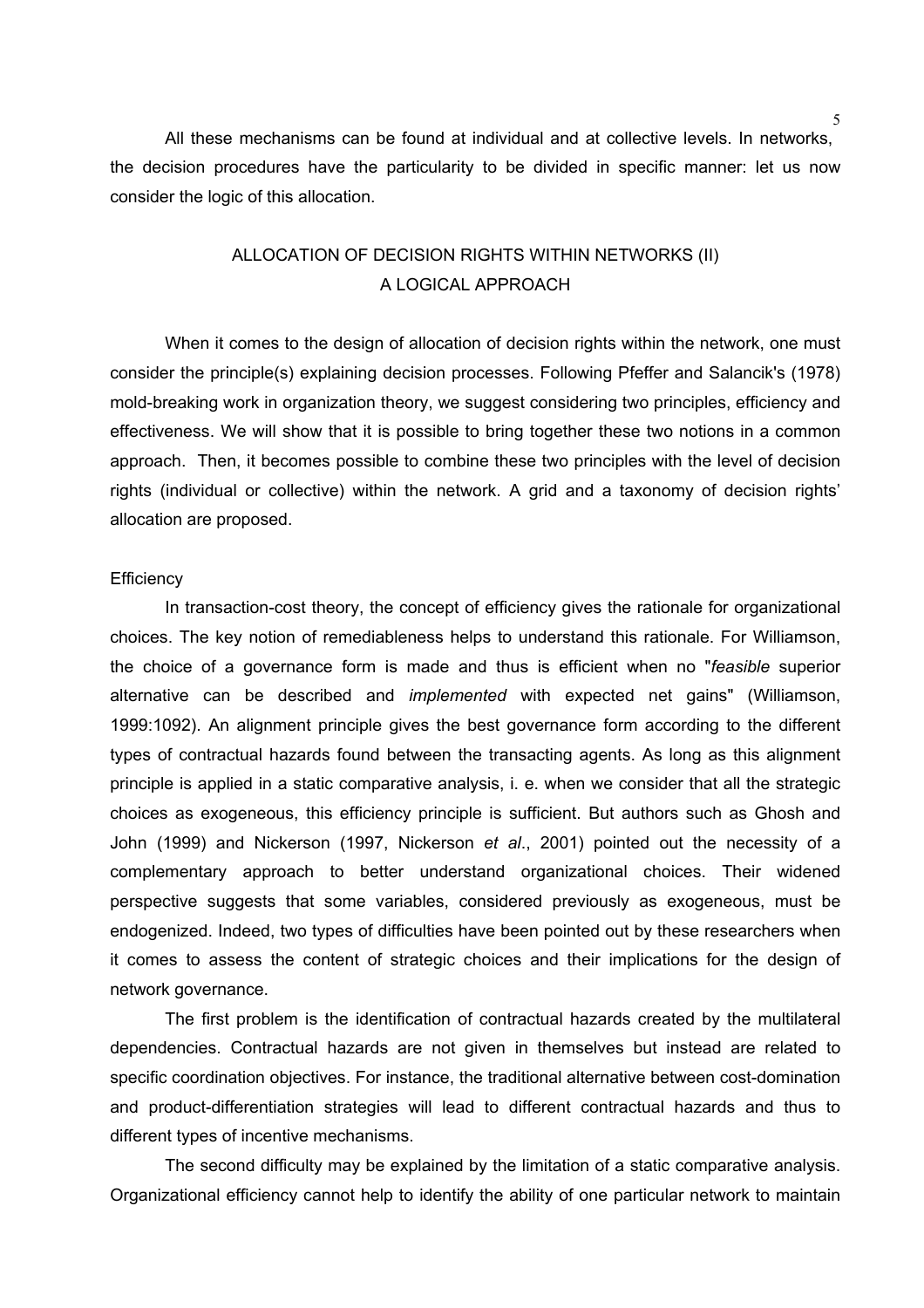(or even expand) overtime. This ability will depend upon the creation and protection of a quasi rent. Again, organizational choices are not reducible to a static and cost-minimization principle. It allows us to consider a specific category of decisions: the *operational* decisions concerning the minimization of costs, the strategy dimension remaining stable.

### **Effectiveness**

As suggested by Pfeffer and Salancik (1978) "the effectiveness of the organization depends on which group, with which criteria and preferences, is doing the assessment" (Pfeffer and Salancik, 1978:33). In a sense the concept of effectiveness shows that what is being produced is as important as the way (i. e. the ratio of input to output) it is produced. This concept is "applied by all individuals, groups or organizations that are affected by, or come in contact with the focal organization. Effectiveness as assessed by each organizational evaluator involves how well the organization is meeting the needs or satisfying the criteria of the evaluator" (Pfeffer and Salancik, 1978:34).

Considering exemples of business networks oriented towards satisfaction of their clients, these external evaluators are mainly retailers and final consumers. The criteria show at the same time the ability to satisfy consumers (or clients in a broad sense), but also the ability to choose, at a given time and space, the right utility. This is why effectiveness, as a global standard, is much more difficult to assess than efficiency. As Nickerson *et al*. (2001) pointed out, "consumers are heterogeneous and no one strategy optimally serves all consumers" (Nickerson *et al*., 2001). But this concept of effectiveness will be a way to endogenize strategic choices and their interdependence with resources and governance forms. These decisions are *strategic*: their role is to define key resource and competence, thanks to external needs.

Effectiveness, efficiency and the logic of the allocation of decisions rights within networks.

Operationalization of effectiveness and efficiency concepts must be considered jointly. Our framework brings together the transaction-cost alignment of governance forms with contractual hazards on the one hand, and the matching of resource/governance form pairing with different kind of strategies on the other hand. Following Ghosh and John (1999), this is probably Nickerson (Nickerson *et al*., 2001, Nickerson, 1997) who offers a more complete view of transaction-cost economics in this strategy perspective. For him, individual transactions and strategy can be linked together. To do so he considers that the firm (or the network) is an "expanded institutional set-up", and offers a way for identifying feasible strategies. He shows that the ambivalence of networks is to be found in the design of decision rights' allocation. The network owes its existence, in the long term, to its capacity to unify its strategy in coherence with independent entities. Unlike fully integrated firms, networks, through cooperation, allow simultaneously joint actions and freedom.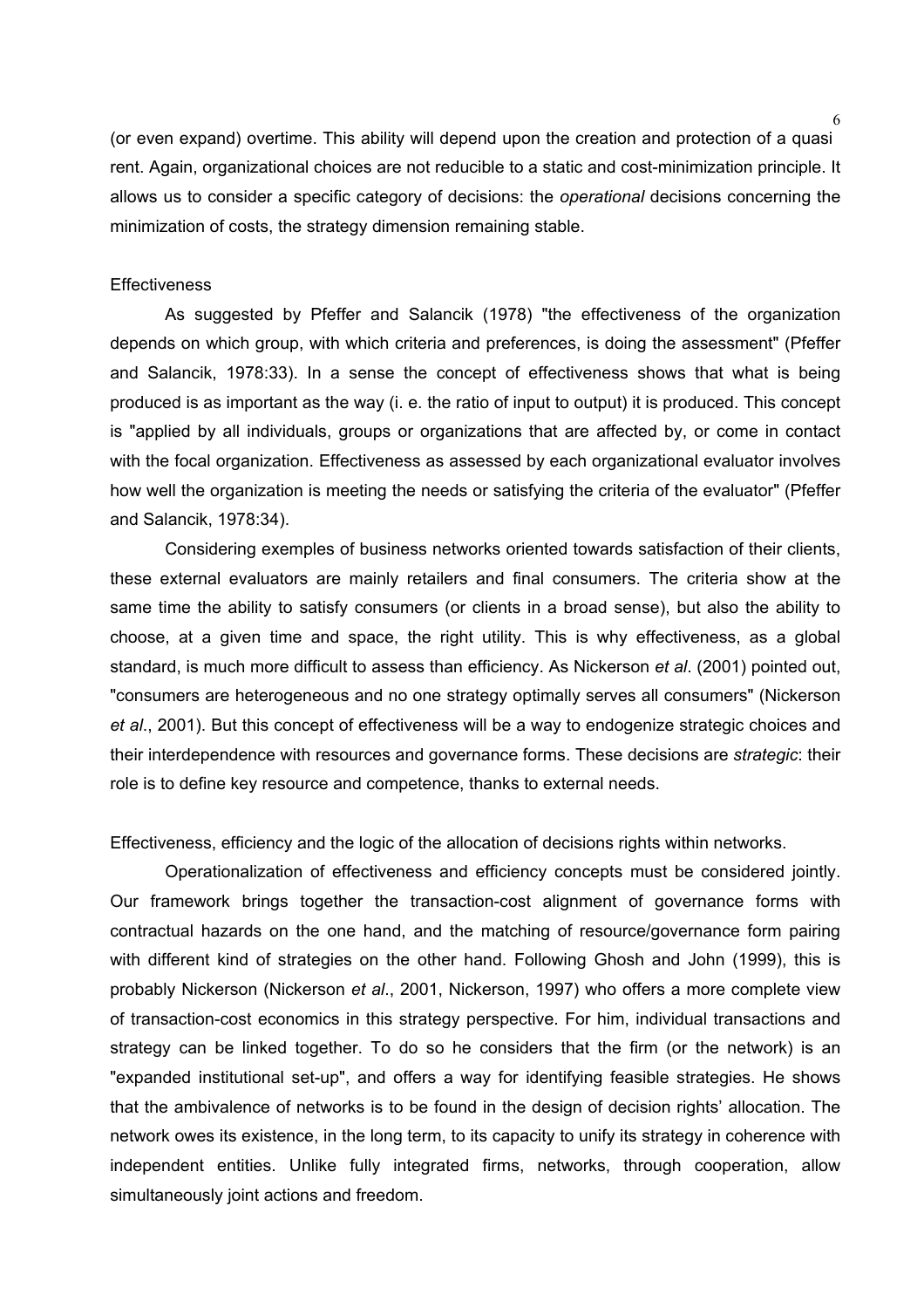Our grid for the allocation of decision rights actually applies this "positioningeconomizing" perspective to the categories defined previously, i. e. authority structure and incentive/control mechanisms. For Nickerson *et al.* (2001) "each target position and corresponding resource profile/organization pairing represents a strategy. Consumers respond to the choice of strategy by purchasing products based on the match between their preference and utility and the costs and benefits of products attributes offered by alternatives strategies (...). Heterogeneity in firm strategy reflects that firms occupy different feasible resource profile/organization pairing" (Nickerson *et al*., 2001:254). Then "a target market position is supported by an underlying resource profile, which is paired with an organizational structure to generate product attributes consistent with the target position" (Nickerson *et al.*, 2001:254). There is an underlying idea of a codetermination (or alignment) between two set of key variables: governance form with resource profile (vertical alignment on the left), governance form/ resource profile with strategic orientations (horizontal alignment on the right). These alignments are explained by the fact that "market position, resources, and governance are interdependent, which means each must be chosen with respect to others." (Nickerson *et al*, 2001:252).

## A matrix for the analysis of configuration of decision rights within networks

 We will consider now the two dimensions of effectiveness and efficiency as a grid to propose a taxonomy of management and control procedures within networks (for a similar approach on taxonomy of networks' institutional structure, see Speklé, 2001; Rice and Ronchi, 2002). In crossing individual/collective level on the one hand and the two principles for allocation of decision rights on the other hand, it is possible, as showed in the matrix (see table 1), to identify the whole range of decisions taken within the networks. Empirical testing of such a matrix is needed. It could help to identify several types of networks and build a taxonomy based upon the way decisions are allocated. In a first attempt, we suggest here a few ideas and delineate some key questions to be explored.

 Firstly, the degree of centralization of decision rights must be acknowledged. In absolute terms, some networks may be highly centralized, while others are mainly based on independent firms which delegate very few decisions. Secondly, this degree of centralization must also be tested in relation with the nature of the decisions. Operational decisions could be decentralized, while strategic decisions are centralized On the contrary, operational decision could be centralized, while strategic decisions are decentralized. Another possibility for a network is to centralize, or to decentralize, both decisions. Such a grid gives a wide range of categories, but in real life situations this taxonomy of networks is probably simpler. Indeed, some possibilities will not occur. As a tentative proposition we suggest three types of decision rights' allocation, defining three types of networks:

7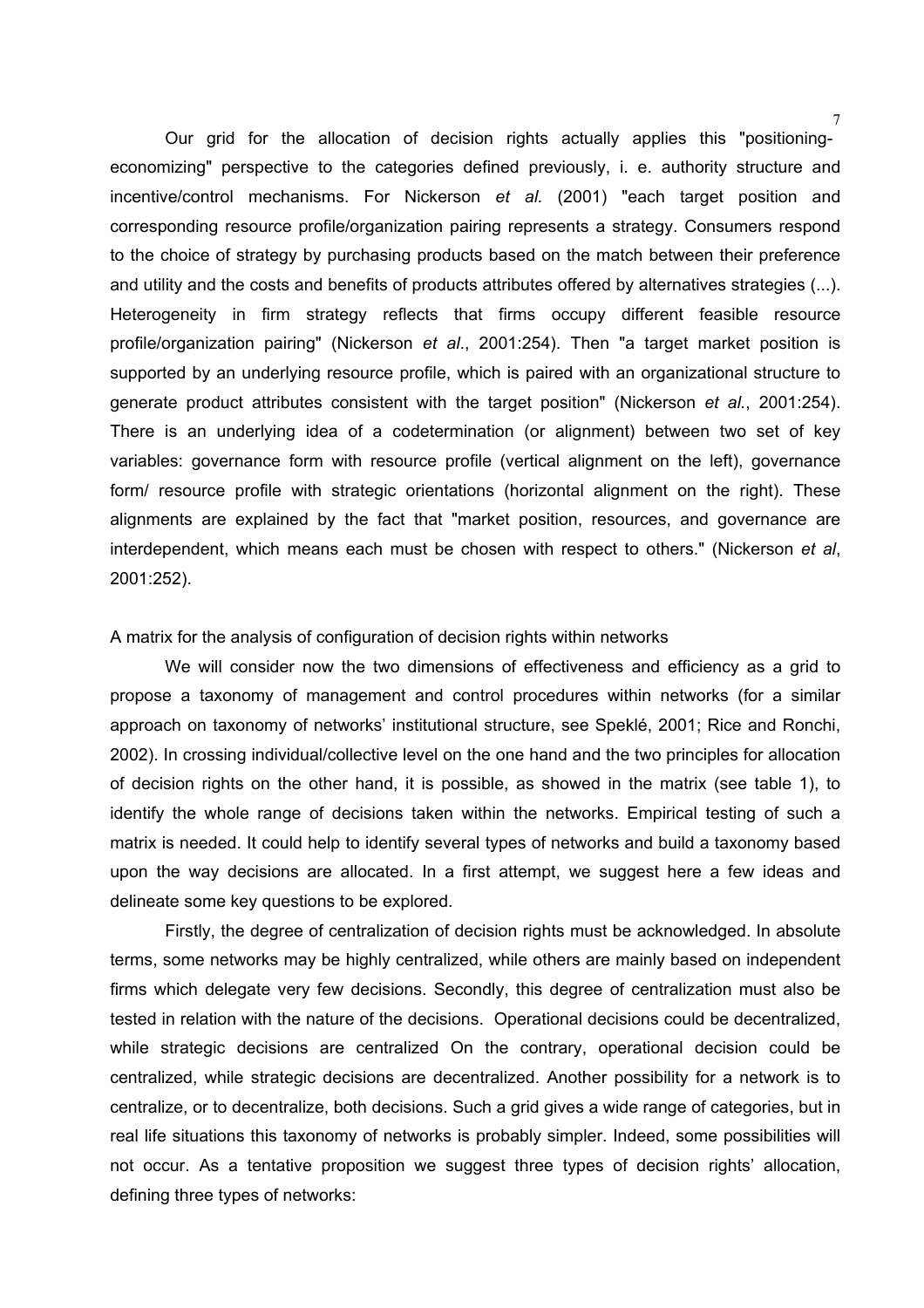(i) the *club* network. In this type of network, individual firms work together *a minima*. A very limited amount of decisions are delegated to a central entity. In extreme cases, the delegation of rights can also take the form of an ex ante coordination, without any formal central entity.

 (ii) the *quasifirm* network. Networks belonging to this category have a very strong central power where all the main decisions are taken. Individual firms are almost like workers in a firm, but remain residual claimants of their actions. Different forms of quasi-integration fall into this category.

 (iii) the *strategic* networks. This is the more complex form of network, which should probably be divided in subcategories. Its main characteristic is to be found in the intertwined nature of the decision rights' allocation. Generally, in this category, the central entity is an emanation of the individual level.

#### Table 1

#### A grid for the analysis of decision rights' allocation within networks

|                      | Firm level              | Network level                  |
|----------------------|-------------------------|--------------------------------|
| Efficiency           | Decision related to the | Delegation of decision related |
|                      | minimization of costs   | to the minimization of costs   |
| <b>Effectiveness</b> | Decision related to the | Delegation of decision related |
|                      | maximization of value   | to the maximization of value   |

## **CONCLUSION**

The starting point of this paper is the epistemic nature of networks, that is to say of a meta-organization which role is to combine individual and collective actions in a specific manner. Consequently, the allocation of decision rights within a network is a pertinent perspective to explore the diversity of network forms and to identify managerial questions.

In describing and questioning the logic of this allocation of decision rights, we propose a grid which combines the nature and the content of the decisions with their level of intentionality. This allows us to build a tentative taxonomy of network forms, and to identify relevant issues for managers. One of the outputs of such a research could be to address more clearly the question of how and why strategic and operational decisions are allocated within networks, and to improve the alignment between the decision procedures and the strategic positioning of networks. Empirical tests are needed to corroborate these previous insights.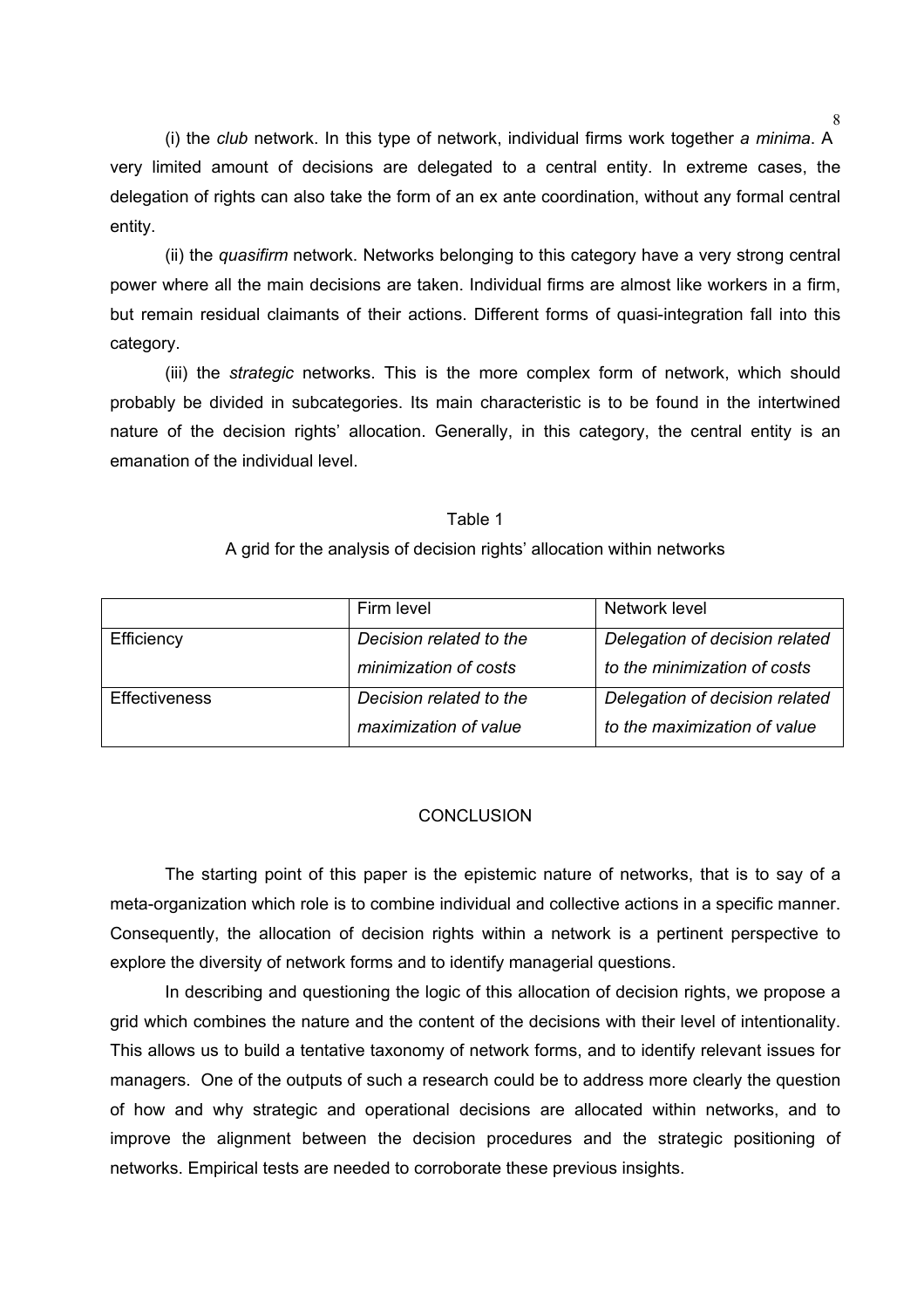#### REFERENCES

Anderson, J.C., H. Håkansson, J. Johanson (1994) "Dyadic Business Relationships Within a Business Network Context", *Journal of Marketing*, vol. 58, pp 1-15.

Brousseau E., M. Fares (2000), "Incomplete Contracts and Governance Structures: Are Incomplete Contract Theory and New Institutional Economics Substitutes or Complements" in *Institutions, Contracts and Organizations: Perspectives from the New Institutional Economics*, C. Ménard (ed.) Edward Elgar, pp 399-421.

Campbell, A.J., D.T. Wilson (1996) "Managed Networks. Creating Strategic Advantage", in Iacobucci, D. (ed.), *Networks in Marketing*, pp 125-143.

Christopher, M., U. Jüttner (2000) "Developing Strategic Partnerships in the Supply Chain: A Practitioner Perspective" *European Journal of Purchasing & Supply Management*, vol. 6, pp 117-127.

Cousins, P. D. (2002) "A Conceptual Model for Managing Long-term Inter-organisational Relationships" *European Journal of Purchasing & Supply Management*, vol. 8, pp 71-82.

Ghosh, M., G. John (1999) "Governance Value Analysis and Marketing Strategy", *Journal of Marketing*, vol. 63, special issue, pp. 131-145.

Håkansson, H., I. Snehota (1995) *Developing Business Relationships in Industrial Networks*, Routledge, London.

Heide, J.B. (1994) "Interorganizational Governance in Marketing Channels", *Journal of Marketing*, vol. 58, January, pp. 71-85.

Lazzarini, S.G., F.R. Chaddad, M.L. Cook (2001) "Integrating Supply Chain and Network Analyses: the Study of Netchains" *Journal on Chain and Network Science*, vol. 1, n°1, pp 7-22.

Lorenzoni G., C. Baden-Fuller (1995) "Creating a Strategic Center to Manage a Web of Partners", *California Management Review*, vol. 37, n°3, spring, pp 146-163.

Ménard, C. (2002) "The Economics of Hybrids Organization", Presidential address, *International Society for Institutional Economics*, MIT, September, 33p., forthcoming in JITE.

Nickerson, J.A. (1997) "Toward an Economizing Theory of Strategy", Washington University, working paper Olin 97-07, 41 p.

Nickerson, J. A., B.H. Hamilton, T. Wada (2001) "Market Position, Resource Profile, and Governance: Linking Porter and Williamson in the Context of International Courier and Small Package Services in Japan" *Strategic Management Journal*, vol. 22, pp 251-273.

Pfeffer, J., G.R. Salancik (1978*) The External Control of Organizations: A Resource Dependence Perspective*, New York: Harper & Row.

Powell, W.W. (1990) "Neither Market Nor Hierarchy: Network Forms of Organization", in B.M. Staw, L.L. Cummings (eds), *Research in Organizational Behavior*, vol. 12, pp 295-336, JAI press.